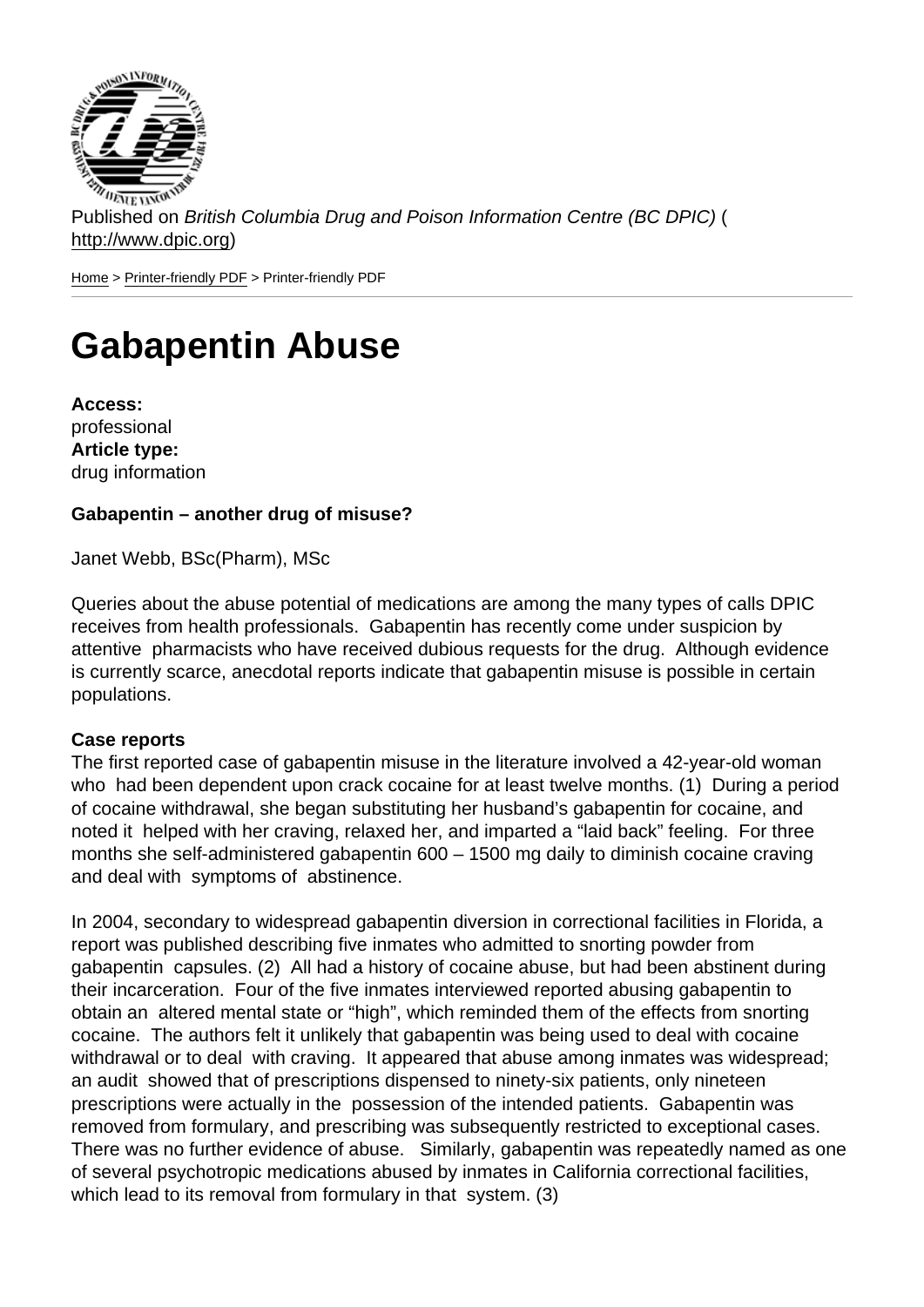In a case reported from France, a 67-year-old female who had a history of alcohol abuse was prescribed gabapentin (as well as naproxen and amitriptyline) for pain from polyneuritis. (4) Due to tolerance, she was ultimately prescribed 4200 mg/day, but further escalated her intake to 7200 mg daily. She requested gabapentin from pharmacists without a prescription, and visited numerous physicians, exaggerating her symptoms, to obtain desired quantities. When she was finally no longer able to acquire gabapentin, withdrawal symptoms developed and she was hospitalized. Switching to alternate pain control medications was unsuccessful, and within several months she had resumed abuse of gabapentin. Unfortunately, the report does not describe the subjective effects experienced by the patient, or possible reasons for seeking it beyond pain control.

Similar scenarios have been reported in two additional patients with histories of alcohol abuse. (5) The first case involved a 33-year-old man taking 3600 mg/day of gabapentin, which was twice his prescribed dose. He had been obtaining gabapentin refills prematurely to reduce his craving for alcohol and make him feel more calm. Upon abrupt discontinuation, when further refills were denied, he suffered acute withdrawal symptoms. The second case described a 63-year-old man with a prior history of abusing alcohol who was taking gabapentin 4900 mg/day instead of the prescribed 1800 mg/day. Following presentation to hospital and discontinuation of gabapentin he developed severe withdrawal symptoms. In both patients, withdrawal symptoms included disorientation, confusion, tachycardia, diaphoresis, tremulousness, and agitation, which resolved upon gabapentin administration.

#### **Experiential reports of abuse**

Erowid is a well-known forum for users to share their psychoactive drug experiences, both positive and negative. (6) There are numerous reports of experimentation with gabapentin alone and in combination with other substances. Effects reported vary with the user, dosage, past experience, psychiatric history, and expectations; indeed some reporters admit to a possible placebo effect. Individuals describe varying experiences with gabapentin, which include euphoria, improved sociability, marijuana-like "high", relaxation, and sense of calm, although not all reports are positive (e.g. "zombie-like" effects).

#### **Mood changes with therapeutic use**

Although the mechanism of action has not been identified, gabapentin has been shown to improve mood in epilepsy patients. (7) Effects of euphoria, "feeling high", and "doped-up sensation" are listed among infrequent adverse effects in the CPS. (8) Hallucination also appears as an adverse effect in standard references. (9,10) Nervous system reactions during therapeutic use have been described in the literature. A 37-year-old woman newly diagnosed with epilepsy was prescribed gabapentin 1800 mg daily. (11) Euphoria and a state of feeling unusually well and full of energy soon developed, accompanied by inappropriate laughter and giggling at her workplace. Although she felt well, she recognized that this behaviour was unsuitable and was then switched to carbamazepine. These authors also describe a 38-year-old female who experienced increased energy, euphoria, giggling and inappropriate laughter after being given gabapentin 900 mg daily for painful paresthesias. (11) She remained on gabapentin because it improved her pain and the mood effects did not markedly impair functioning. After another two weeks on gabapentin, euphoria resolved and her behaviour returned to baseline.

#### **Summary**

It is becoming increasingly evident that gabapentin may be subject to abuse in particular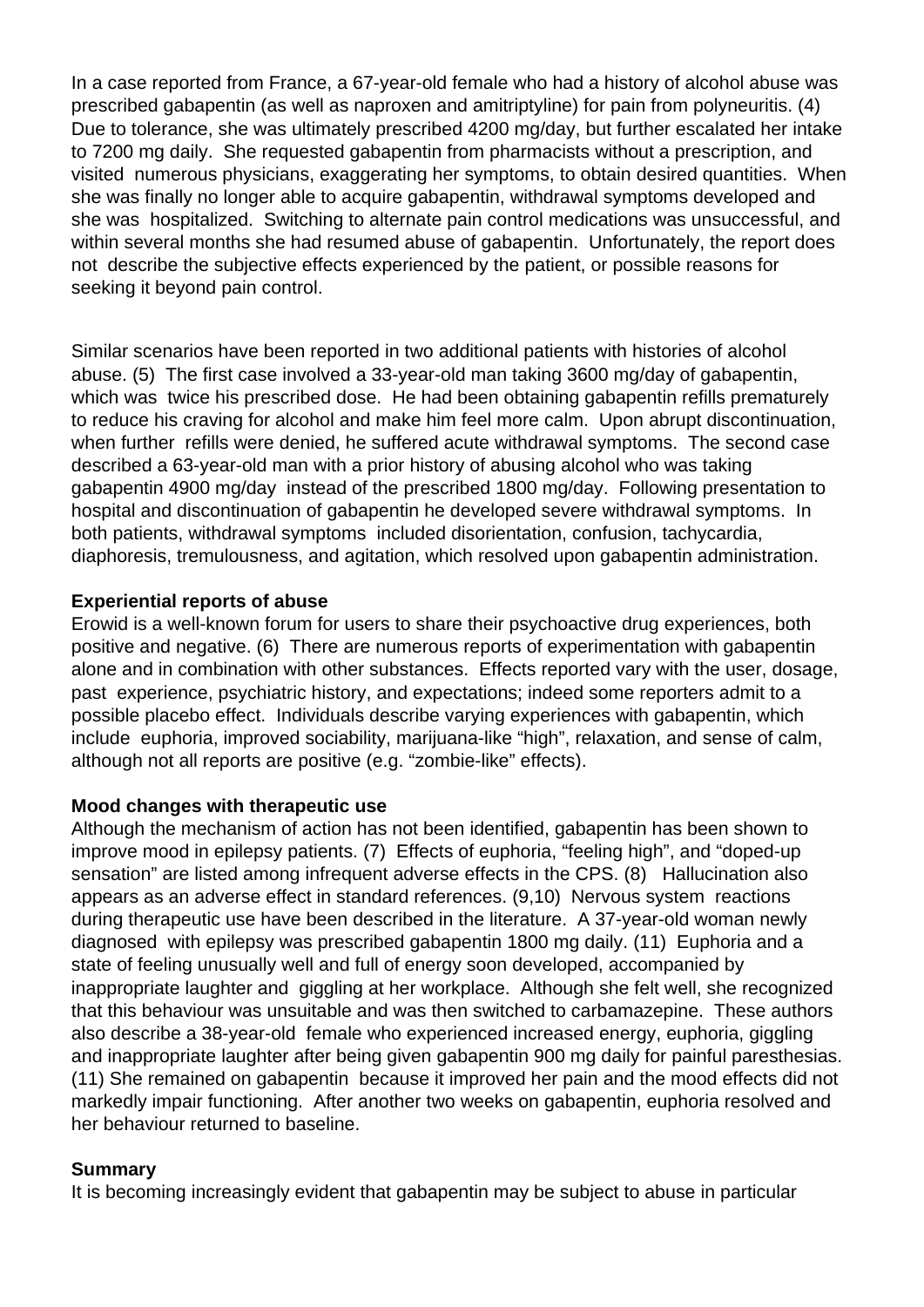populations. Case reports describe gabapentin misuse in patients with prior histories of substance abuse and dependency; either to deal with cravings or abstinence symptoms, or as a substitute for substances such as cocaine. Drug users seeking pleasurable effects (e.g., euphoria) abuse gabapentin at various doses, and are willing to share their experiences. Pharmacists should be alert to the potential abuse or misuse of prescription drugs, and may be surprised (and somewhat disconcerted) at the information readily available through sites such as Erowid.

## References:

- 1. Markowitz JS, Finkenbine R, Myrick H, King L, Carson WM. Gabapentin abuse in a cocaine user: implications for treatment? J Clin Psychopharmacol. 1997;17:423-4.
- 2. Reccoppa L, Malcolm R, Ware M. Gabapentin abuse in inmates with prior history of cocaine dependence. Am J Addict. 2004;13:321-3.
- 3. Del Paggio D. Psychotropic medication abuse in correctional facilities. Bay Area Psychopharmacology Newsletter. 2005;8(2):1,5.
- 4. Victorri-Vigneau C, Guerlais M, Jolliet P. Abuse, dependency and withdrawal with gabapentin: a first case report. Pharmacopsychiatry. 2006;40:45-6.
- 5. Pittenger C, Desan PH. Gabapentin abuse, and delirium tremens upon gabapentin withdrawal. J Clin Psychiatry. 2007;68:483-4.
- 6. Gabapentin reports. Erowid Experience Vaults [Internet]. 1995 2007. [cited 2008 May 9] Available from:

http://www.erowid.org/experiences/subs/exp\_Pharms\_Gabapentin.shtml

- 7. Harden CL, Lazar LM, Pick LH, Nikolov B, Goldstein MA, Carson D et al. A beneficial effect on mood in partial epilepsy patients treated with gabapentin. Epilepsia. 1999;40:1129-34.
- 8. Neurontin<sup>™</sup> monograph. In: Repchinsky C, editor. Compendium of pharmaceuticals and specialties (CPS), 2008. Ottawa: Canadian Pharmacists Association; 2008. p. 1512-4.
- 9. Gabapentin monograph. In: McEvoy GK, editor. AHFS drug information 2008. Bethesda (MD): American Society of Health-System Pharmacists; 2008. p. 2282-6.
- 10. Gabapentin monograph. In: Sweetman SC, editor. Martindale: the complete drug reference. 35th ed. London: Pharmaceutical Press; 2007. p. 437-8.
- 11. Trinka E, Niedermuller U, Thaler C, Doering S, Moroder T, Ladurner G et al. Gabapentininduced mood changes with hypomanic features in adults. Seizure. 2000;9:505-8.

© 2008 BC Drug & Poison Information Centre

Originally published in BCPhA Tablet. 2008;17(3):12-3.

You may also be interested in the following report:

Abuse and Misuse Potential of Pregabalin: A Review of the Clinical Evidence - CADTH Rapid Response Report: 24 April 2012

Keywords: gabapentin  [substance abuse](http://www.dpic.org/sites/default/files/PregabalinAbuse_CADTH_24Apr2012.pdf)

© 2017 BC Drug and Poison Information Centre

All material found on the BC Drug and Poison Information Centre (DPIC) website is provided for informational purposes only. It is not meant to replace the expert advice of a healthcare professional such as a physician, pharmacist, nurse or qualified poison specialist. Use of this